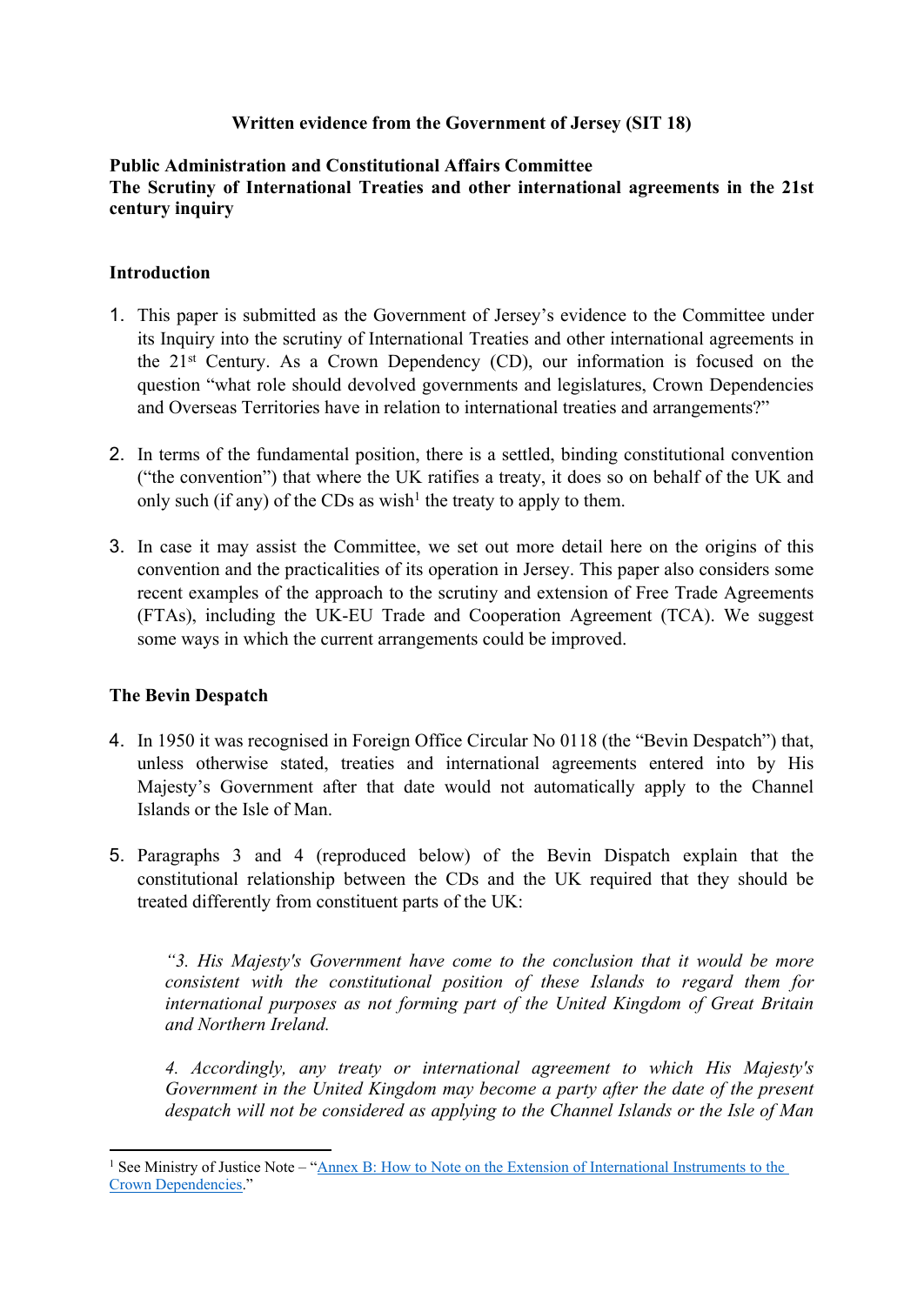*by reason only of the fact that it applies to the United Kingdom of Great Britain and Northern Ireland, and any signature, ratification, acceptance or accession on behalf of the United Kingdom will not extend to the Islands unless they are expressly included."*

6. This practice has since been accepted by other States<sup>2</sup> and is regarded by the Secretary General of the United Nations as setting out a "*different intention*" for the purposes of Article 29 of the Vienna Convention. That article establishes that "*unless a different intention appears from the treaty or is otherwise established, a treaty is binding upon each party in respect of its entire territory."* There is then a clear presumption post-1950 that the UK will ratify a treaty solely for itself, leaving the CDs outside its ambit unless they are expressly included.

#### **Consultation and consent**

- 7. Accordingly, as a matter of binding constitutional convention, before extending an international obligation, the UK must always consult the CDs on whether they wish that obligation to be applied to them. Further, before an obligation is extended, convention requires that a response is received from each of the CD governments confirming that they wish the obligation to be extended, having considered the ramifications of treaty extension<sup>3</sup> . These conventions are reflected in the Guidance Notes produced by the Ministry of Justice on the extension of international agreements to the CDs<sup>4</sup>, which reflect that consultation should take place with the CDs when international agreements are negotiated, and that extension should only take place where each respectively has indicated that it wishes to have an international obligation extended to it and is in a position to implement the relevant obligation. In Jersey's view, it is essential that the convention is followed. This both provides the UK with confidence that the relevant international obligation will be implemented and ensures that Jersey's autonomy in domestic affairs is respected.
- 8. Proposals for the extension of new international obligations to Jersey are considered by the External Relations Department, whose officials work with others across Government to prepare advice on such proposals. This includes legal advice from the Law Officers'

<sup>&</sup>lt;sup>2</sup> It is understood that the Bevin Declaration was issued to: the British Embassies around the world to be communicated to the country in which they reside and to those countries' diplomatic representatives in London; all other foreign Governments with whom His Majesty's Government were in diplomatic relationship; the United Nations; the International Labour Office; and other international organisations.

<sup>&</sup>lt;sup>3</sup> On the existence of this convention, see for example the outcome of the Royal Commission on the Constitution that took place from 1969 to 1973 and led to the publication of the Kilbrandon Report in 1973 (the "Report"). The Report analysed the meaning and significance of the Bevin Despatch as part of its conclusions on the constitution. At paragraph 1381, it notes: "*The Islands were told by the Home Office that the objects of this* declaration were to secure that they would not be bound by treaties on which they had not been consulted or which, when they were consulted, they did not wish to have applied to the Islands; that adequate time for consultation would be available; and that the inability or reluctance of any of the Islands to adhere to a *particular agreement would not prevent the participation of the United Kingdom Government."*

<sup>4</sup> See Ministry of Justice Note – "[Annex](https://assets.publishing.service.gov.uk/government/uploads/system/uploads/attachment_data/file/185881/international-instruments-crown-dependencies.pdf) [B:](https://assets.publishing.service.gov.uk/government/uploads/system/uploads/attachment_data/file/185881/international-instruments-crown-dependencies.pdf) [How](https://assets.publishing.service.gov.uk/government/uploads/system/uploads/attachment_data/file/185881/international-instruments-crown-dependencies.pdf) [to](https://assets.publishing.service.gov.uk/government/uploads/system/uploads/attachment_data/file/185881/international-instruments-crown-dependencies.pdf) [Note](https://assets.publishing.service.gov.uk/government/uploads/system/uploads/attachment_data/file/185881/international-instruments-crown-dependencies.pdf) [on](https://assets.publishing.service.gov.uk/government/uploads/system/uploads/attachment_data/file/185881/international-instruments-crown-dependencies.pdf) [the](https://assets.publishing.service.gov.uk/government/uploads/system/uploads/attachment_data/file/185881/international-instruments-crown-dependencies.pdf) [Extension](https://assets.publishing.service.gov.uk/government/uploads/system/uploads/attachment_data/file/185881/international-instruments-crown-dependencies.pdf) [of](https://assets.publishing.service.gov.uk/government/uploads/system/uploads/attachment_data/file/185881/international-instruments-crown-dependencies.pdf) [International](https://assets.publishing.service.gov.uk/government/uploads/system/uploads/attachment_data/file/185881/international-instruments-crown-dependencies.pdf) [Instruments](https://assets.publishing.service.gov.uk/government/uploads/system/uploads/attachment_data/file/185881/international-instruments-crown-dependencies.pdf) [to](https://assets.publishing.service.gov.uk/government/uploads/system/uploads/attachment_data/file/185881/international-instruments-crown-dependencies.pdf) [the](https://assets.publishing.service.gov.uk/government/uploads/system/uploads/attachment_data/file/185881/international-instruments-crown-dependencies.pdf) [Crown](https://assets.publishing.service.gov.uk/government/uploads/system/uploads/attachment_data/file/185881/international-instruments-crown-dependencies.pdf) [Dependencies](https://assets.publishing.service.gov.uk/government/uploads/system/uploads/attachment_data/file/185881/international-instruments-crown-dependencies.pdf)."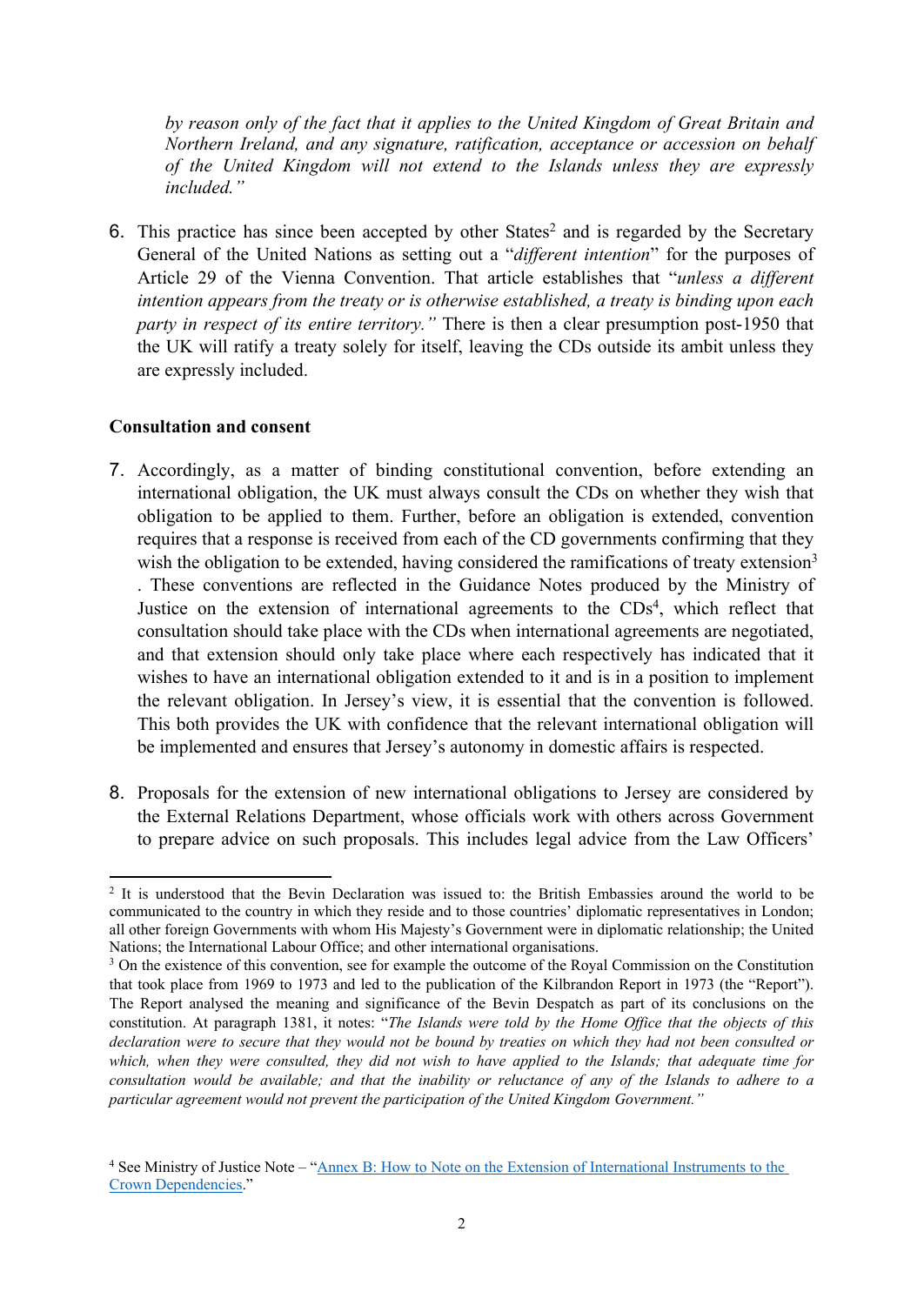Department on whether the obligation is one with which Jersey can comply, or whether further implementing action, or the entry of reservations in respect of the obligations, may be required. The matter is then referred to the relevant Minister(s) to decide whether to agree to extension of an obligation.

9. Where the Government of Jersey wishes to agree to the extension of an obligation to Jersey, this has traditionally been, and still is often, communicated through the 'official channel'<sup>5</sup>. The official channel is also used for communications where Jersey is seeking Royal Assent for its primary legislation, and its use reflects the underlying constitutional relationship between the CDs and the UK, which is through their respective relationships to the Crown. However, where the obligation is politically momentous, such as the decision to agree to extension of the TCA, or in respect of other FTAs in view of limitations on time, acceptance may be communicated directly by a letter from the Chief Minister or Minister for External Relations to the relevant UK Government Minister(s).

## **The UK – CDs Customs Arrangement**

10.The principles within the convention were rehearsed at some length in the context of discussions between the Governments of Jersey and Guernsey, and the UK Government, concerning the UK – CDs Customs arrangements. As a consequence, express provision was included in the Customs Arrangement for each of the Bailiwicks which acknowledges that not only will Jersey and Guernsey be consulted by the UK Government on the extension of subsequent FTAs, but that the consent of each Bailiwick will be required before any such agreements are extended to them<sup>6</sup>.

# **The UK-EU Trade and Co-operation Agreement**

- 11.The TCA provides an important example of how the requirement to obtain Jersey's consent to the extension of an international obligation can be reflected in the terms of an international agreement, and how that agreement can be confirmed in practice, even where very significant time pressure resulted in a non-ideal overall process.
- 12.The TCA was prepared at high speed and to a tight deadline, with the final text only being settled and provided to the CDs on the morning of 24 December 2020, with the intention that it would provisionally apply from 1 January 2021. This was very late, and left little time – especially over the Christmas period – for detailed consideration by the Government of Jersey and the States Assembly.
- 13.Nonetheless, immediately following receipt of the text, Government of Jersey officials and the Law Officers' Department rapidly reviewed it to check that the key provisions for Jersey accorded with those it had been consulted on during the text-based negotiations.

<sup>5</sup> i.e. sent to the Bailiffs' office, then to the Lieutenant Governor's Office and onwards to the Ministry of Justice. <sup>6</sup> See Article 20(3) of the Arrangement with Jersey and the same provisions of the equivalent arrangement with Guernsey.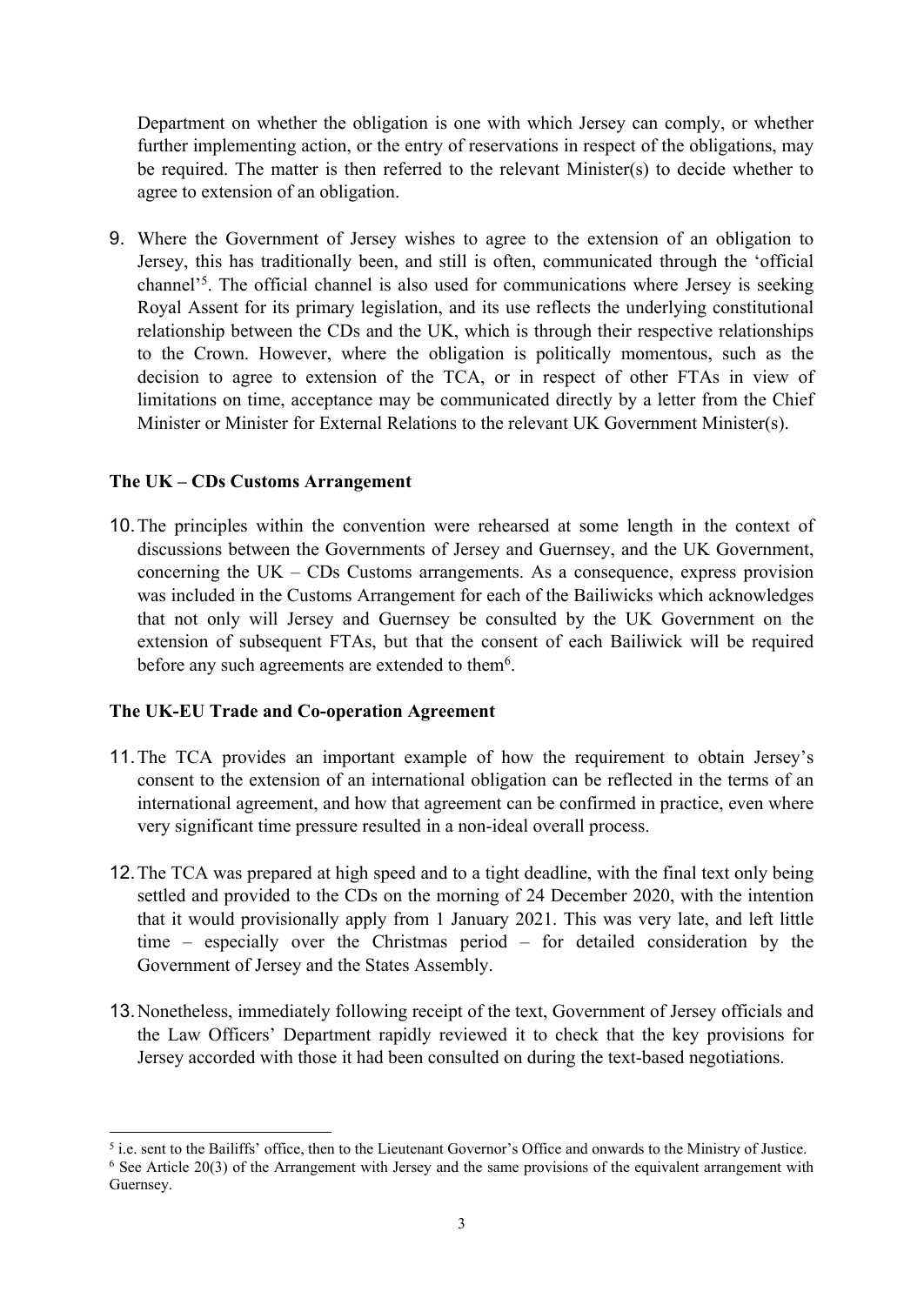- 14.On the basis of this initial analysis, the Government presented a proposition to the States Assembly (P170/2020), recommending that it endorse the decision of the Council of Ministers that the Minister for External Relations should communicate Jersey's consent to its inclusion in the TCA from the outset, prior to the UK Parliament making a decision to ratify. The Assembly duly debated and endorsed that decision on 27 December 2020, which was communicated the same day by the Minister to the UK Government.
- 15.This initial consent to inclusion was provided to the UK subject to the caveat that the States Assembly and the Government of Jersey would continue to review the full text in detail, and take legal advice, to determine whether it did indeed reflect the terms negotiated. The Government of Jersey would then advise whether in its view a short-term termination option available during the 90-day 'cooling off period' should be exercised.
- 16.The provision for this 'cooling off period' was included in Article 502(3) of the TCA. This allowed one or more of the CDs to terminate their participation in the TCA within the first 90 days after provisional application (on 1 January 2021). This provision was added at a late stage of the negotiations following a request from the Governments of Jersey and Guernsey. The reasoning behind the request was to ensure that the CDs had the opportunity to fully examine the final terms of the TCA, particularly those elements in relation to fishing that were not settled until the final stages of the negotiations; and to allow the Bailiwick legislatures sufficient time to consider and verify the decision to participate.
- 17.The termination of a CD's participation using Article 502(3) could only be brought about by one or other of the Parties to the TCA (i.e. the UK or the EU) by giving notice to the Partnership Council established under the TCA. However, in practice, and as constitutionally appropriate, it was agreed that the UK would act on the instructions of any CD should it be considered necessary to terminate the obligations pursuant to this provision.
- 18.A decision to terminate Jersey's participation using the mechanism in Article 502(3) would have been a momentous one, terminating all of Jersey's rights and obligations arising under the treaty. Termination in respect of Jersey would have meant that Jersey would have ceased to benefit from the provisions that secure tariff and quota free access for any Jersey goods to the EU Market, and the associated provisions with respect to potential and current customs and goods trade facilitations, i.e. the provisions intended to reduce non-tariff barriers for goods at the border with the EU. In the event, the States Assembly and Government of Jersey presented Reports confirming that they were content that Jersey should remain part of the TCA after the cooling off period expired.

#### **Rest of World Free Trade Agreements**

19.The TCA was a unique agreement for Jersey, with a particularly high degree of impact given the Island's close relations with the EU, and France, and corresponding direct interests (including the fishing industry). The text of the agreement was also publicly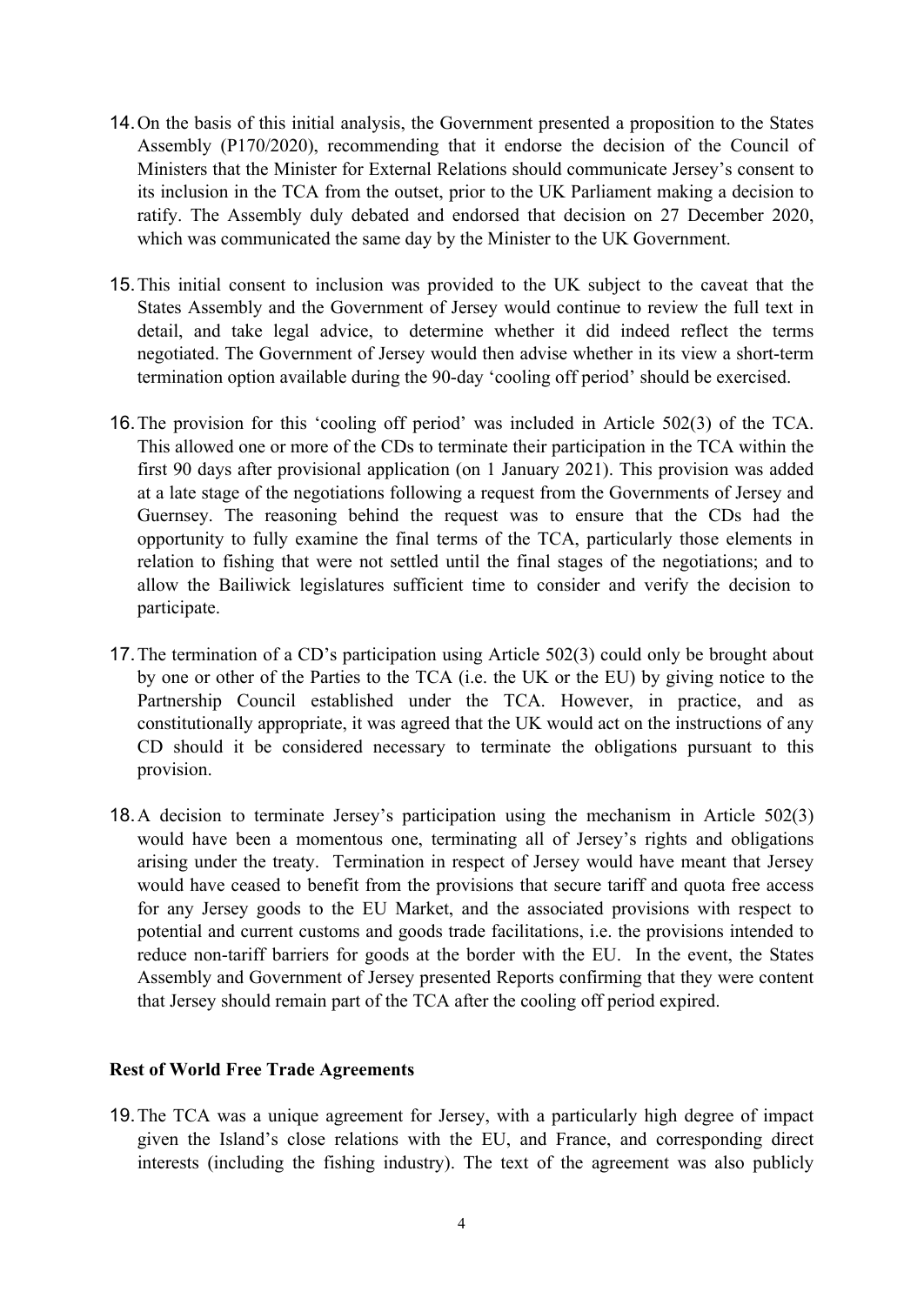available in various draft forms during the negotiations. In these important respects, it is quite different from the other FTA negotiations the UK has since launched. It is a clear example, however, showing that practical solutions can be found when negotiating new international agreements and considering their application, even where timelines curtail some aspects of normal process, in order to ensure that CD rights and international identities are respected.

20.The speed and pace of last-minute negotiations seen under the TCA have been replicated to a large extent under the FTA negotiations, subsequently being driven by the Department for International Trade (DIT). In its addition to its continuity agreements, the UK has now completed FTAs with Japan, and with Norway, Lichtenstein and Iceland (jointly as the EEA states) and has reached high-level agreement with Australia.

## **Jersey's current participation in FTAs: goods only with ability to extend services coverage**

- 21.Jersey has taken the decision, through Ministers, to participate initially in these FTAs in respect of certain goods chapters only. In the case of Japan and the EEA, this maintains a continuity of arrangements as Jersey was also privy to goods aspects of trade with these countries under Protocol 3 (to the UK's Treaty of Accession 1972) and through it the previous relationship with the EU's FTAs. For Australia and New Zealand (and looking ahead to other future FTAs), it looks likely that Jersey can continue only to consent to Day 1 inclusion for goods chapters. The obligations within the services chapters and subsequent implications cannot be committed to without a change in approach by the UK, to allow Jersey sufficient time to consider the detailed legal and policy implications.
- 22.The Jersey-UK Customs Arrangement obliges Jersey to impose the same tariffs as the UK, and in respect of SPS alignment, Jersey has committed to achieving the same *outcomes* as the UK (even if sometimes through different means) in terms of border checks and connected requirements. Given the Island's small size and corresponding volume of trade, this approach is considered proportionate to meet Jersey's needs and lends itself to general participation in the goods chapters of FTAs – subject to reviewing the detail.
- 23. Jersey has clarified its priorities for goods participation with DIT and has agreed a process for ensuring access to the relevant text as necessary to ensure that we can consider all implications, and that appropriate references are made to our distinct jurisdiction and competent authorities.

## **Territorial application text in FTAs - termination provisions**

24.It is disappointing that, thus far, not all of the helpful precedents established through the TCA by the UK have been adopted by way of subsequent practice by DIT. For example, the wording which gives effect to the geographical application of the TCA (Article 520) remains Jersey's preferred approach. That article not only clarifies the distinct nature of Jersey's customs authorities and their autonomy from the UK, but also confirms the ability (at paragraph 7) for Jersey, or any of the CDs, to choose to terminate participation in the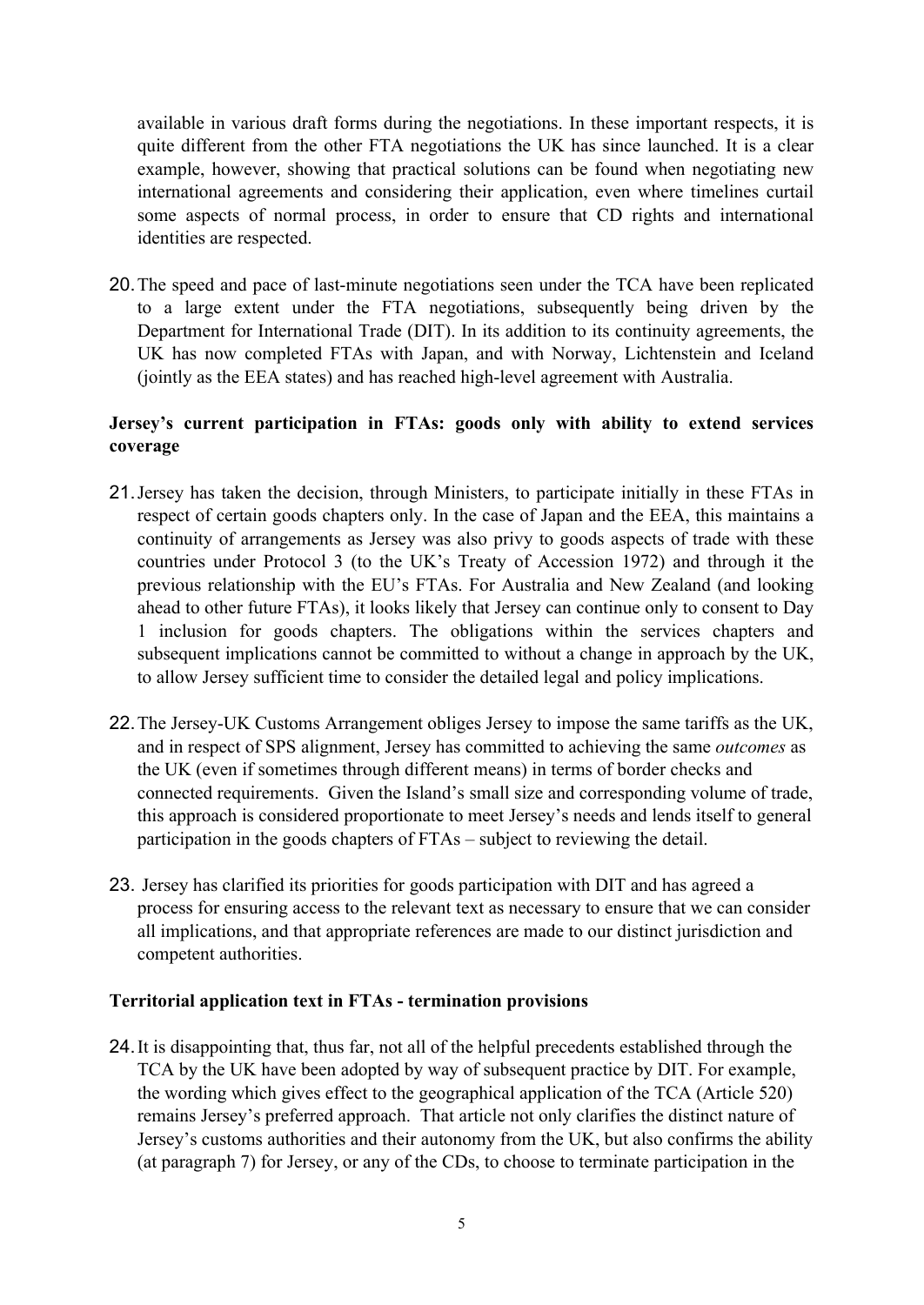agreement. This is in addition to the time-limited termination Article 502(3) mentioned above, which afforded Jersey the necessary time to consider the full text of the agreement after signature, and Article 509 which allowed for Jersey's specific termination of those provisions pertaining to fisheries.

- 25.The ability for Jersey to disapply or terminate part or all of an FTA is a key tenet of the constitutional protections provided by the convention. This is particularly important when there has been no, or limited, opportunity for States Assembly scrutiny of the terms and indeed final text of an agreement.
- 26.To date, during negotiations of each of the UK's FTAs, DIT have kept Jersey officials apprised of the developments in the relevant goods chapter texts. However, this approach carries some risk in terms of the possibility of changes between near-final ('stable') negotiating text and the actual finalised legal text. The inclusion of termination articles would help to mitigate this risk.
- 27.Indeed, we consider that it could be helpful for DIT to adopt a standardised approach to territorial application and termination provisions in respect of the CDs, for use in all of the UK's FTAs, based on that in the TCA.

## **Implications of fast-paced FTA negotiations**

- 28.Without sight of the full terms of services chapters, or an allotted period after signature for the detail and implications to be further scrutinised, Jersey cannot generally consent to Day 1 inclusion in the non-goods parts of an agreement. As described above, the efficacy of the convention of consent is contingent upon genuine consultation, which must for these purposes include a full comprehension of the international obligations being undertaken. This is not possible without full sight of the text, with time for proper consideration and analysis.
- 29.The realities of modern-day negotiations as borne out with the TCA and other FTAs to date – is that agreement on all of the detailed terms is not expected until the final phase, if not the 'last minute', of negotiations. Without greater access being provided to Jersey on the nature of those final discussions, absolute clarity on the exact terms is not possible, or certainly not guaranteed.
- 30.This means that Jersey cannot absolutely confirm whether it can or wishes to comply with such provisions, and that the UK also has no means of assurance. This is a very different scenario from other international agreements: generally speaking, Jersey has been asked to consent to extension or participation where the terms and obligations are already established, and often publicly available. In such cases, there is sufficient time to undertake legal assessment of Jersey's ability to adopt the new obligations, including any necessary consultation with the UK and consideration of Jersey's legislative frameworks as appropriate.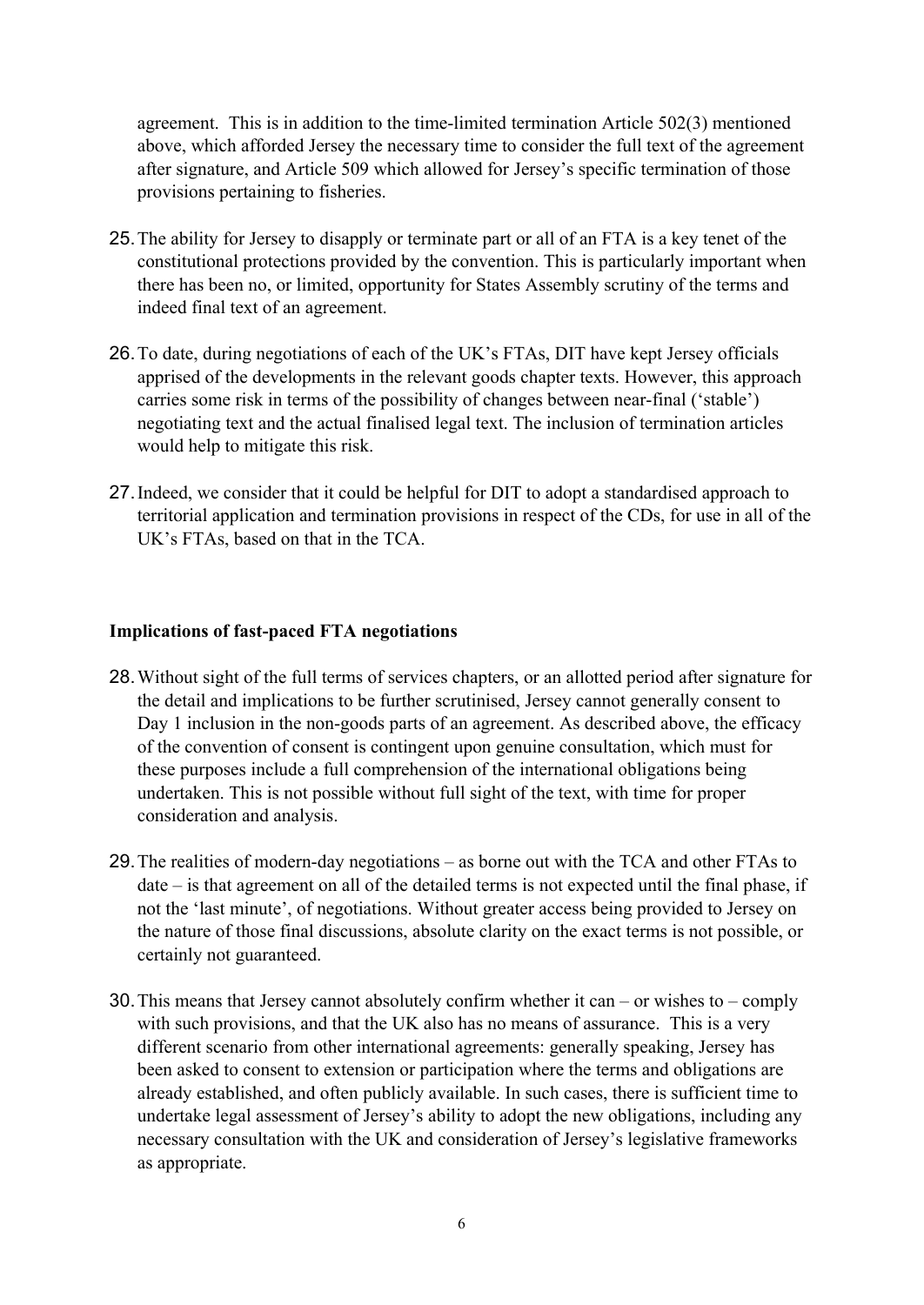- 31.In Jersey's view, the 'cooling-off' mechanisms in the TCA provided an excellent way through this impasse. Nonetheless, the different approach adopted by DIT in the FTAs on which it is leading negotiations – an extension mechanism allowing inclusion in services chapters to be activated at a later date  $-$  is also helpful. It serves as a pragmatic compromise in the absence of the UK offering greater access for the CDs, or negotiating similar terms to the TCA that could allow for wider Day 1 coverage. It means that Jersey can consider the obligations and undertake any necessary compliance assessment in slower time.
- 32.In the longer term, particularly when Jersey has successfully utilised this extension mechanism, perhaps with the UK-Japan CEPA for example, we will have a greater understanding of the practical impact of services participation. Greater familiarity of process may also enable further solutions to be found.
- 33.The significant disadvantage of the extension mechanism approach, however, is that there is no fixed timeframe and Jersey (and the other CDs) are not immediately able to reap the benefits of services provisions, with no guarantee of when they will be able to do so. Equally, with the end of the formal negotiation rounds, there may be little momentum or negotiating advantage to be found in the activating the extension process. This means that any particular interests or key asks may not be easily accommodated.

## **States Assembly Scrutiny**

- 34.The authority to consent to participate in international agreements sits with Government of Jersey Ministers. However, Ministers are keen to preserve the ability to refer FTAs to the States Assembly for consideration and debate where appropriate. For example, in the case of the TCA, the Government of Jersey had, like the UK Government, given commitments to the States Assembly that there would be a debate on the final issue of participation.
- 35.The UK process of Parliamentary consideration under the Constitutional Reform and Governance Act 2010, after an agreement has been signed, means that by default Jersey's own legislature must undertake a similar approach to any debate or consideration of the text.
- 36.In this respect, the extension mechanism under current FTAs is helpful as it enables the States Assembly to consider the text and obligations associated with services chapters, where it may wish to do so. The services sector, especially financial services, is the largest component of Jersey's economy, so potential new international obligations in this area may carry greater implications for the Island.

#### **Entrustment**

37.Extension of a UK-negotiated treaty is not the only means by which Jersey can participate in international agreements. In certain circumstances, it is also possible for Jersey to negotiate bilateral agreements with other countries through the granting of a Letter of